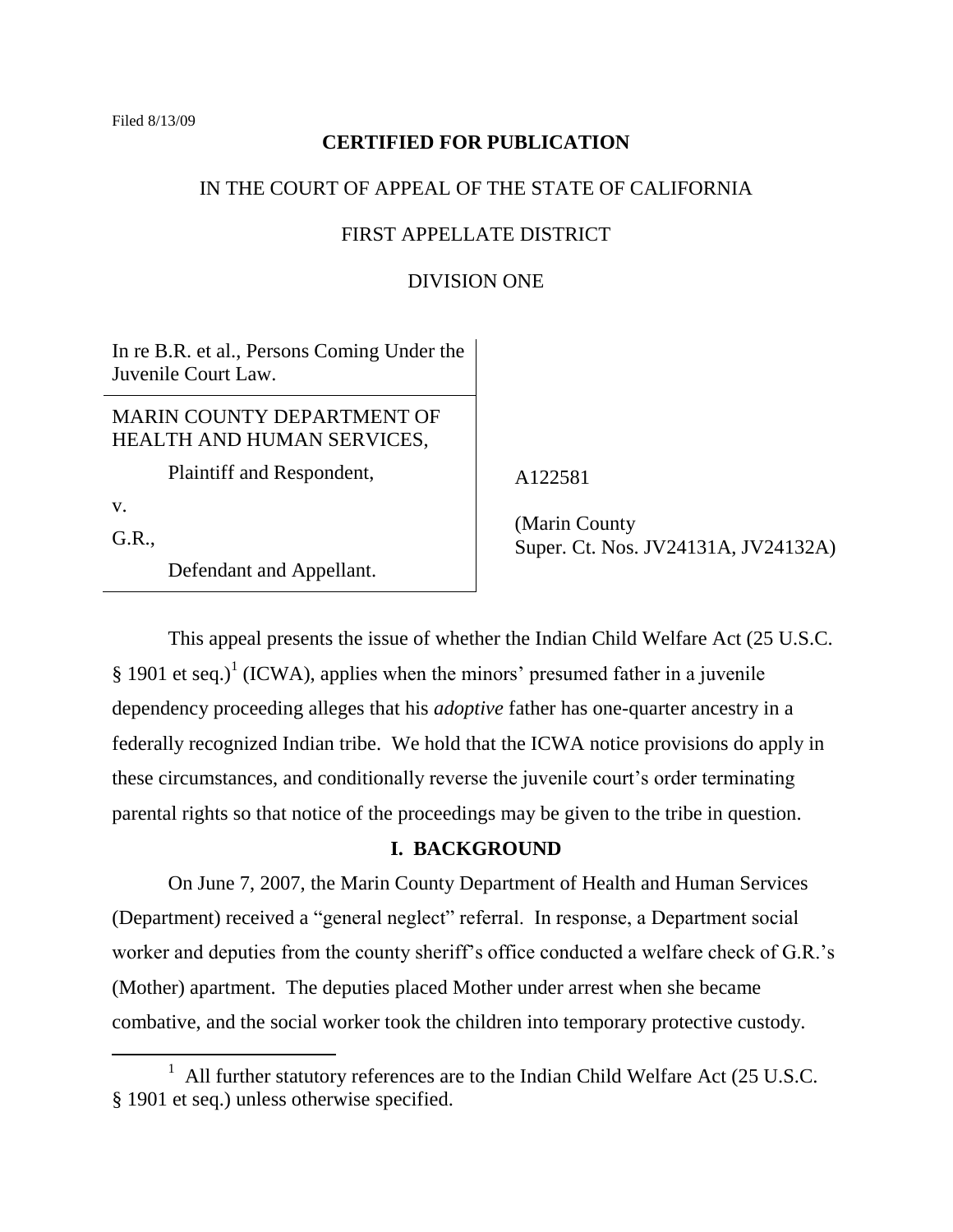Several days later the Department filed a petition under Welfare and Institutions Code section 300, subdivision (b).

At the jurisdiction/disposition hearing on July 19, 2007, the juvenile court sustained allegations that Mother had failed to provide the children with appropriate shelter, in that the Department had found her home to be in "deplorable" condition, "hazardous to the children's health, and unfit for human or animal habitation." Both children had also been found to suffer from "emotional and cognitive effects of neglect." The sustained allegations further stated that Mother had failed to provide the children with adequate dental care, in that both were found to suffer from "serious tooth decay and infection" requiring treatment that included multiple cavity fillings, tooth extractions, and baby root canals. The court ordered out-of-home placement for the children, and ordered reunification services for Mother and for Richard H., whom the court found to be the noncustodial presumed father.

Following a contested review hearing in late March 2008, the court ordered the termination of reunification services for Mother, and set the matter for the selection of permanent plans pursuant to Welfare and Institutions Code section 366.26. Mother filed a writ petition challenging the order, which this court denied by nonpublished opinion filed on June 18, 2008. (*G.R. v. Superior Court* (June 18, 2008, A121247).)

After a contested Welfare and Institutions Code section 366.26 hearing, the juvenile court found that the children were adoptable and determined that adoption was the best permanent plan for them. The court ordered that Mother's and Richard H.'s parental rights be terminated and that the children be referred for adoptive placement. Mother timely appealed.

#### **II. DISCUSSION**

Mother contends the order terminating parental rights must be reversed because no notices were sent to the Apache tribes pursuant to the ICWA.

#### **A.** *ICWA-related Facts*

Based on information provided by Richard's biological sister, J.G., the Department's jurisdiction report stated that the children had Seneca and Delaware Indian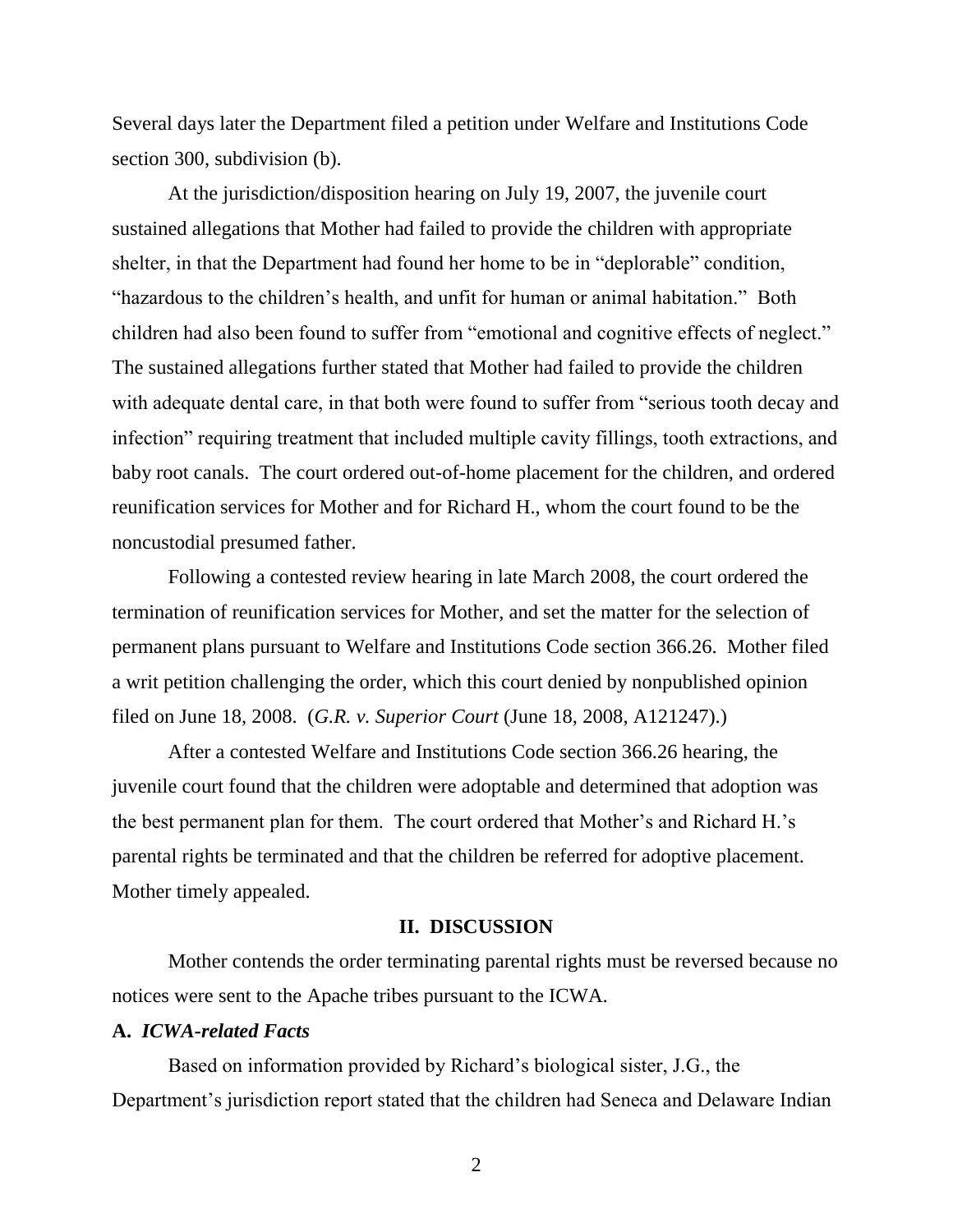ancestry and the ICWA may apply. The Department later reported in a July 6, 2007 submission to the court that it was "in the process of notifying the Seneca and Delaware tribes.‖ At the jurisdiction/disposition hearing, the court inquired of the parents and of the maternal and paternal grandmothers who were present at the hearing whether they knew if either parent had any other possible Native American heritage. Richard's mother reported that Richard was adopted and that his adoptive father was one-fourth Apache Indian. The court made findings that the ICWA "may apply" as some tribes had been identified and sent notices but had not responded, and that the "Apache tribes, identified July 19, 2007, will be noticed if required by law." The court apparently added the "if" required by law" condition in light of a comment by minors' counsel that notice might not be required since Richard was not the biological child of the parent reported to have Apache Indian ancestry.

Notices were subsequently sent to the Delaware Nation of Oklahoma, Cayuga Nation of New York, Seneca-Cayuga Tribe of Oklahoma, Seneca Nation of Indians, Tonawanda Band of Senecas, and the Sacramento Area Director of the Bureau of Indian Affairs. The Delaware Nation of Oklahoma, Seneca-Cayuga Tribe of Oklahoma, Seneca Nation of Indians, and Tonawanda Seneca Nation wrote back, stating that the children were not members or eligible for membership. No notices were mailed to the Apache tribes.

At the six-month review hearing in March 2008, the court made a finding that the ICWA did not apply. No objection regarding the Department's compliance with the ICWA was made by Mother or Richard at that time. No ICWA issue was raised in Mother's writ petition or by either parent at any other time before the present appeal.

# **B.** *Procedural Issues*

As an initial matter, we reject the Department's claim that Mother waived the issue of ICWA notice to the Apache tribes by failing to raise it earlier. The Department relies on *In re Pedro N.* (1995) 35 Cal.App.4th 183 (*Pedro N.*), which held that a parent can waive an ICWA notice claim by failing to raise it in a timely appeal and then seeking to raise it for the first time in a later appeal. (*Id.* at pp. 189–190.) We agree with the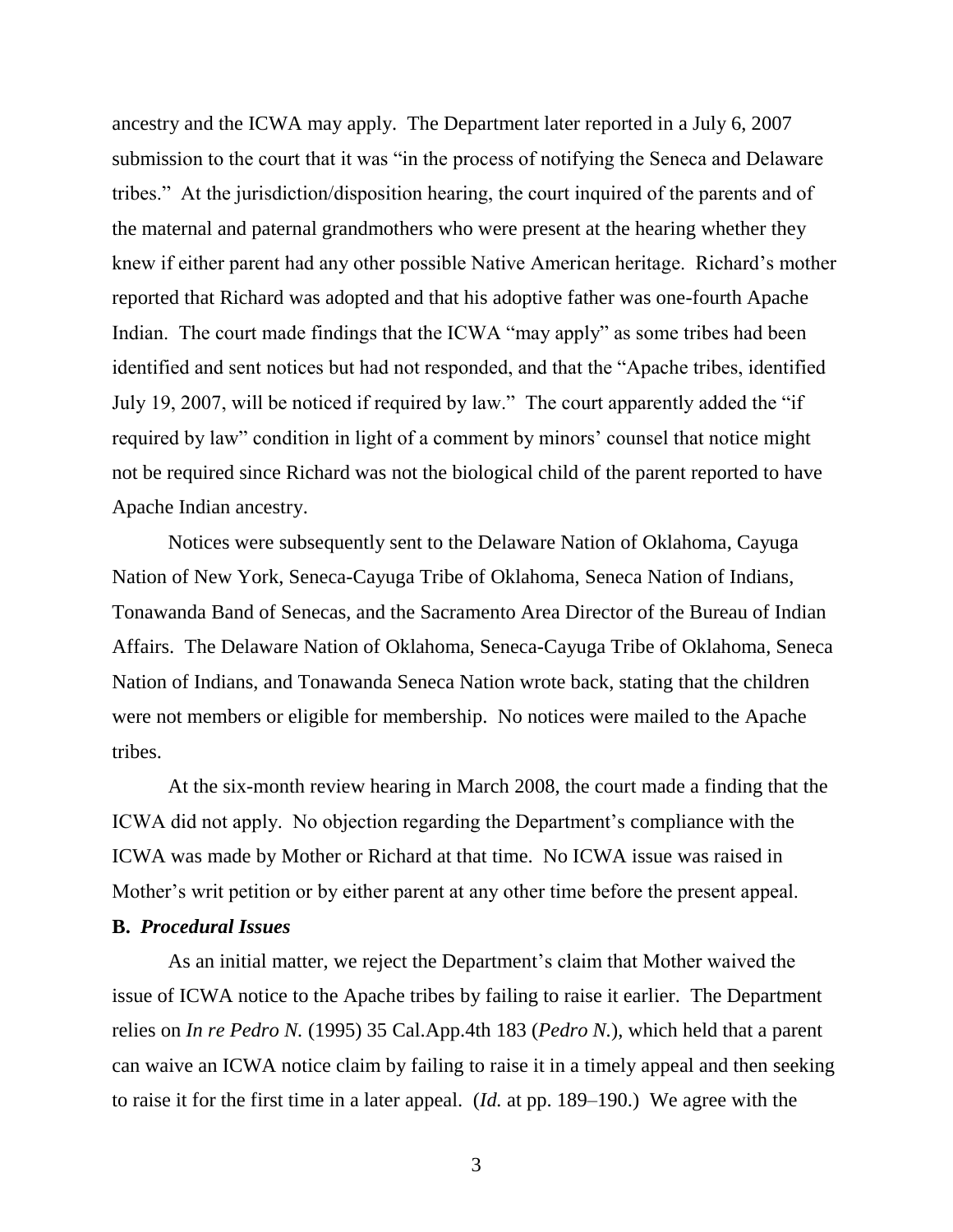view taken in *In re Marinna J.* (2001) 90 Cal.App.4th 731, which questioned the conclusion reached in *Pedro N*. and observed that "it would be contrary to the terms of the [ICWA] to conclude . . . that parental inaction could excuse the failure of the juvenile court to ensure that notice . . . was provided to the Indian tribe named in the proceeding." (*In re Marinna J.*, at p. 739.) Similarly, the Court of Appeal in *Dwayne P. v. Superior Court* (2002) 103 Cal.App.4th 247 (*Dwayne P.*), rejected *Pedro N.* and held that the juvenile court had a sua sponte duty to ensure compliance with ICWA notice requirements "since notice is intended to protect the interests of Indian children and tribes despite the parents' inaction." (*Dwayne P.*, at p. 261.) We agree with *In re Marinna J.* and *Dwayne P.* that the parents' failure to raise the ICWA issue now before us does not prevent us from considering the issue on the merits. (See also *In re Nikki R*. (2003) 106 Cal.App.4th 844, 848; *In re Suzanna L.* (2002) 104 Cal.App.4th 223, 231–232.) Further, this is not a case in which a forfeiture may be found because the parents have raised a series of ICWA issues in successive appeals after failing in each instance to raise the issue in the trial court. (See *In re X.V.* (2005) 132 Cal.App.4th 794, 804–805.)

Finally, although Mother is not the parent with alleged Indian heritage, she still has standing to raise the issue of ICWA compliance. (*In re Jonathon S.* (2005) 129 Cal.App.4th 334, 339.) Under section 1914, any parent or the Indian child's tribe may petition to invalidate a placement or termination order for failure to comply with ICWA requirements.

#### **C.** *Applicability of ICWA*

The purpose and background of the ICWA were explained as follows in *In re Junious M.* (1983) 144 Cal.App.3d 786 (*Junious M.*): "The [ICWA] was enacted '... to protect the best interests of Indian children and to promote the stability and security of Indian tribes and families by the establishment of minimum Federal standards for the removal of Indian children from their families and the placement of such children in foster or adoptive homes which will reflect the unique values of Indian culture, . . .' (§ 1902.) The legislation was Congress' response to its findings that ‗. . . an alarmingly high percentage of Indian families are broken up by the removal, often unwarranted, of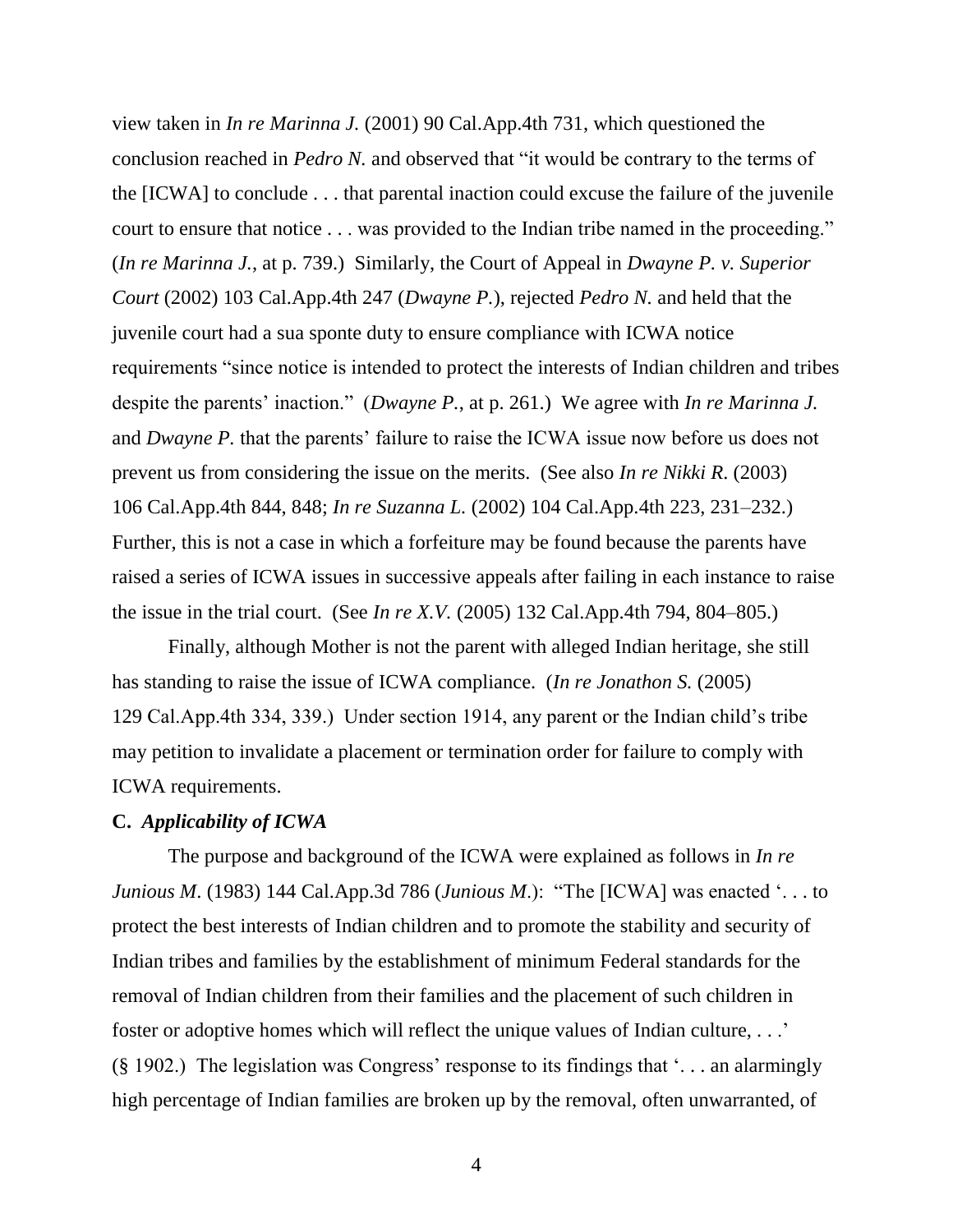their children from them by nontribal public and private agencies and that an alarmingly high percentage of such children are placed in non-Indian foster and adoptive homes and institutions; . . . <sup>\*</sup> (§ 1901, subd. (4); [citations].)" (*Id.* at pp. 789–790, fn. omitted.) Prior to the enactment of the ICWA, surveys found that in states with large Native American populations 25 to 35 percent of all Native American children were removed from their homes and placed in foster or adoptive homes at one time during their lives, often because state officials disapproved of traditional Native American child-rearing practices, such as reliance on extended families, or opted to remove Native American children due to alcoholism in disproportionate numbers compared to other populations affected by the disease. (Jones, The Indian Child Welfare Act Handbook (1995) pp. 2–3.)

Congress achieved the goals of the ICWA, in part, by allowing Indian tribes to take jurisdiction over or intervene in state court proceedings for foster care placement, termination of parental rights, preadoptive placement, and adoptive placement involving Indian children. (§§ 1903(1), 1911(b), 1912(c); *Junious M*., *supra*, 144 Cal.App.3d at p. 790.) Because the tribe's right to assert jurisdiction over the proceeding or to intervene in such proceedings would be meaningless if the tribe has no notice that the action is pending (see *Junious M.*, at pp. 790–791), section 1912 therefore provides in relevant part as follows: "In any involuntary proceeding in a State court, where the court knows or has reason to know that an Indian child is involved, the party seeking the foster care placement of, or termination of parental rights to, an Indian child shall notify the parent or Indian custodian and the Indian child's tribe, by registered mail with return receipt requested, of the pending proceedings and of their right of intervention. . . . No foster care placement or termination of parental rights proceeding shall be held until at least ten days after receipt of notice by the parent or Indian custodian and the tribe  $\dots$ ." (§ 1912(a).) Violation of the notice provisions may invalidate the proceeding. (§ 1914.)

The ICWA protects "Indian children who are members of or are eligible for membership in an Indian tribe."  $(\S 1901(3))$  For purposes of the ICWA, " 'Indian child' means any unmarried person who is under age eighteen and is either (a) a member of an Indian tribe or (b) is eligible for membership in an Indian tribe and is the biological child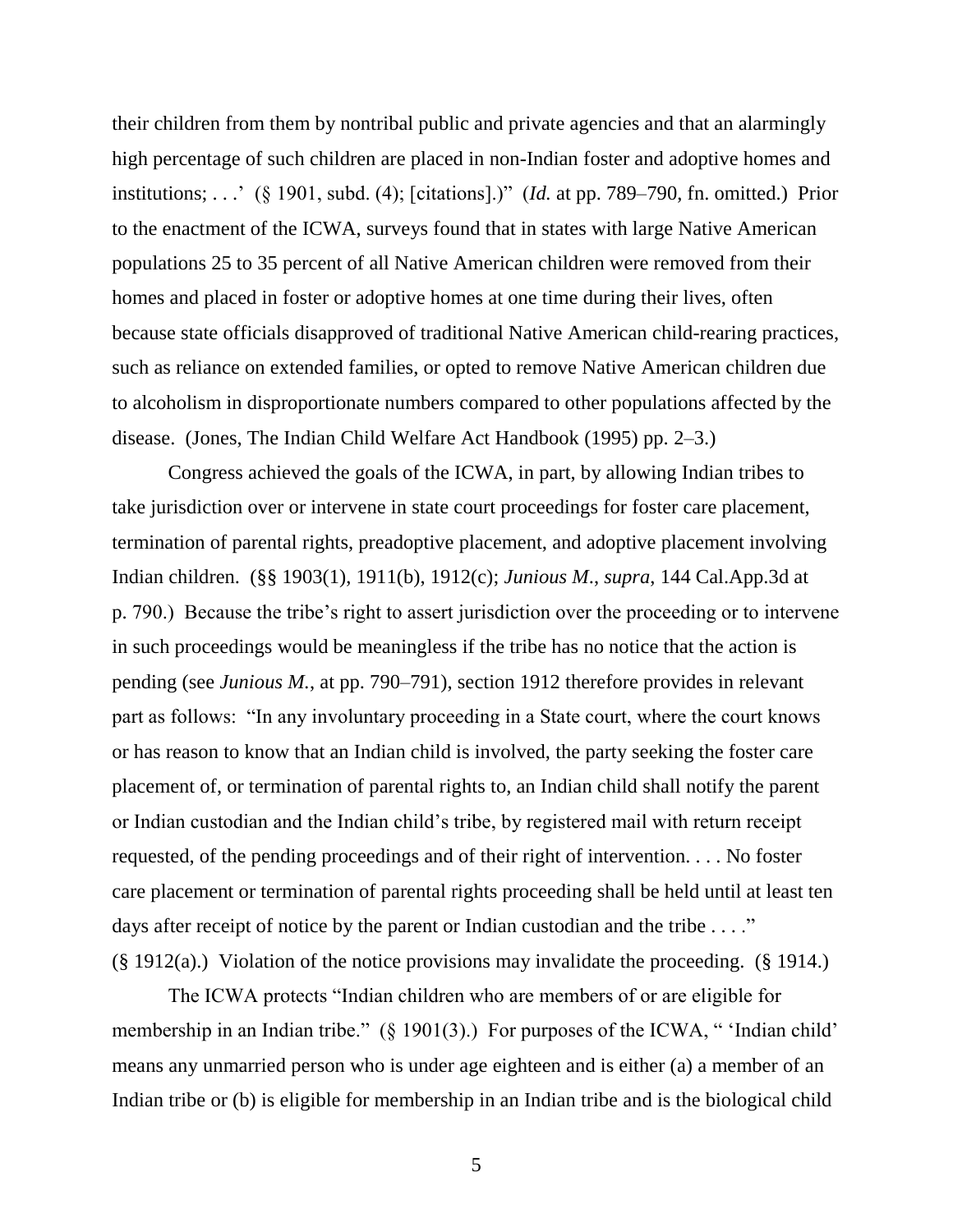of a member of an Indian tribe." (§ 1903(4).) The tribe in question must be a federally recognized Indian tribe, group, band, or community eligible for federal services provided to Indians. (§ 1903(8); *In re John V.* (1992) 5 Cal.App.4th 1201, 1217.)

The Department apparently determined in this case that no notices to the Apache tribes were "required by law" under the court's July 19, 2007 findings because the minors were not biological descendants of an ancestor with Apache blood. In the present appeal, Mother insists that the Department had no right to make that determination under the ICWA absent notice of the proceeding to the Apache tribe and an opportunity for the tribe to respond. Mother argues that despite the lack of a biological link, the minors could still be—under the Apache tribe's own membership rules—either (1) members of the tribe or (2) eligible for membership in the tribe and the biological children of a member of that tribe. According to Mother, a determination of the minors' membership status in a tribe is not for the state court or a social worker to make as a matter of law under the ICWA. For the reasons discussed below, we agree with Mother's position.

In *Junious M.*, another panel of this court discussed how to go about determining the status of a child who may be an Indian child. The *Junious M.* court relied on guidelines promulgated by the Department of the Interior's Bureau of Indian Affairs (BIA) shortly after passage of the ICWA. (*Junious M., supra*, 144 Cal.App.3d at pp. 792–794; see Guidelines for State Courts; Indian Child Custody Proceedings, 44 Fed.Reg. 67584 et seq. (Nov. 26, 1979) (Guidelines).) As the Court of Appeal noted, the Guidelines represent the Department of the Interior's interpretation of certain provisions of the ICWA. (*Junious M.*, at p. 792, fn. 7.) The Department of the Interior's construction of the statute—being that of the executive agency charged with administering it—is entitled to great weight even though it is not binding on us. (*Ibid.*)

Insofar as relevant to the issue before us, the Guidelines state that the fundamental policy of the ICWA is to express Congress's "clear preference for keeping Indian children with their families, deferring to tribal judgment on matters concerning custody of tribal children, and placing Indian children who must be removed from their homes within their own families or Indian tribes." (Guidelines, *supra*, at pp. 67585–67586.)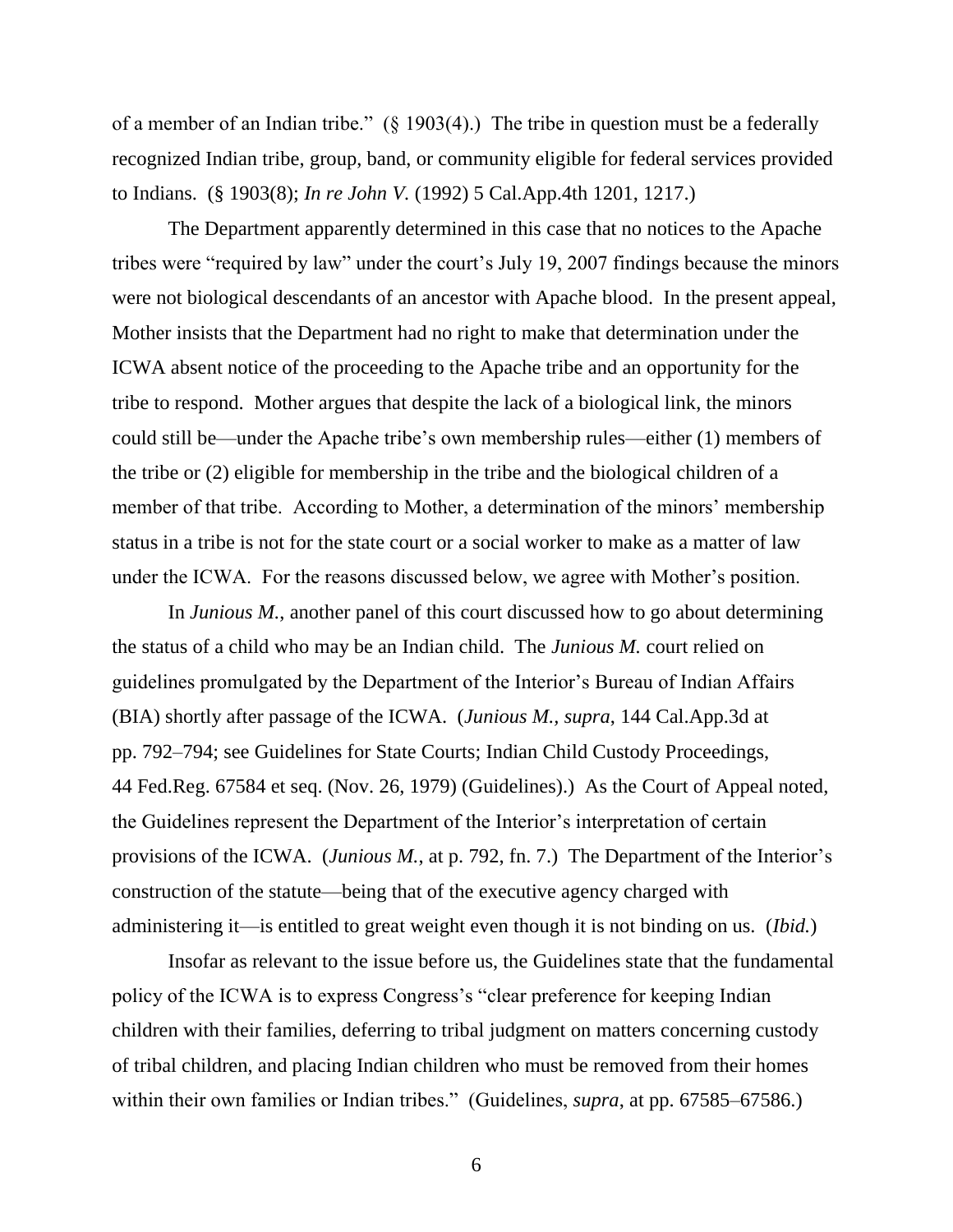The Guidelines further provide that the ICWA and all regulations, guidelines, and state statutes relating to it "shall be liberally construed in favor of a result that is consistent with these preferences. Any ambiguities in any of such statutes, regulations, rules or guidelines shall be resolved in favor of the result that is most consistent with these preferences.‖ (Guidelines, *supra*, at p. 67586.)

As explained in *Junious M.*, the Guidelines and accompanying commentary emphasize that when it comes to the determination of a child's Indian tribe membership status, it is for the tribe itself to make that determination: "As to determining the status of a child as an Indian child, the Guidelines provide: ‗When a state court has *reason to believe* a child involved in a child custody proceeding is an Indian, the court *shall seek verification* of the child's status from either the Bureau of Indian Affairs or the child's tribe. . . . [¶] . . . *The determination by a tribe* that a child is or is not a member of that tribe, is or is not eligible for membership in that tribe, or that the biological parent is or is not a member of that tribe *is conclusive*. . . . [¶] . . . Circumstances under which a state court has reason to believe a child involved in a child custody proceeding is an Indian include . . . . [ $\mathbb{I}$ ] . . . Any party to the case . . . informs the court that the child is an Indian child.' [Citation.] [I] The commentary to this portion of the Guidelines states, 'This guideline makes clear that *the best source of information on whether a particular child is Indian is the tribe itself. It is the tribe's prerogative to determine membership criteria and to decide who meets those criteria*. [Citation.]' [Citations.]‖ (*Junious M., supra*, 144 Cal.App.3d at p. 793, italics added.)

In light of these considerations, the Court of Appeal in *Junious M.* held that the trial court erred in hearing evidence on and deciding the issue of whether the minor's possible connection to the Nooksack Tribe would or would not make him an "Indian child" for purposes of the ICWA. (*Junious M., supra*, 144 Cal.App.3d at p. 792.) The Court of Appeal stated: "The [juvenile] court erred in approaching resolution of the issue in this manner, since the question of whether the minor was an Indian child was one for the tribe to determine.‖ (*Ibid.*) It reversed the judgment and remanded for the trial court to afford notice to the Nooksack Tribe of the pending proceedings so that the tribe could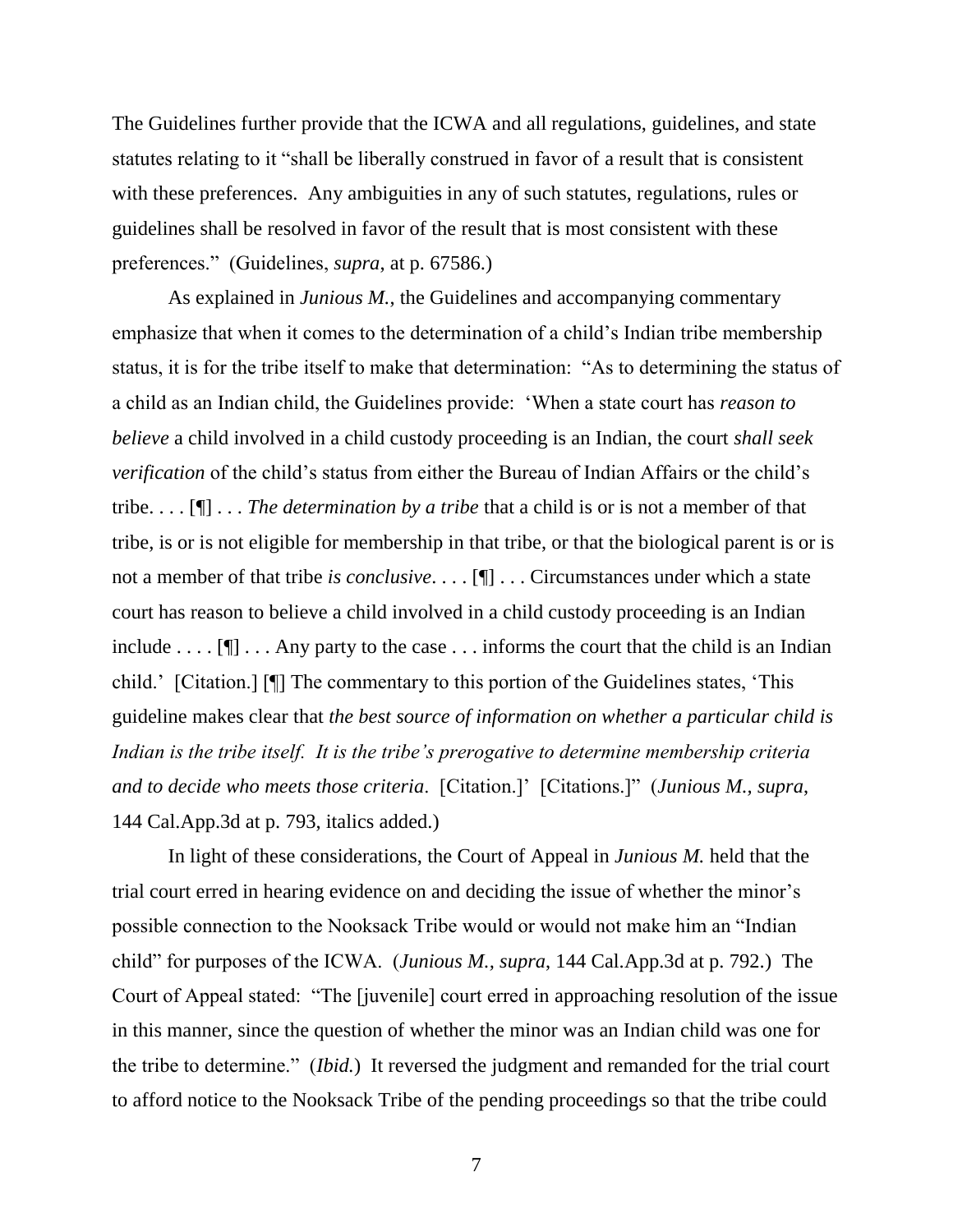determine whether the minor was an Indian child for purposes of the ICWA.  $(Junious M., at pp. 797–798.)<sup>2</sup>$ 

In our view, an equivalent error was committed here. The trial court left it to the Department to determine whether the minors were Indian children for purposes of the ICWA, rather than letting the Apache tribe make that determination by ordering that notice be sent to the tribe. It is true that in this case the minors were not the biological children of a parent with Indian blood. They are the grandchildren by adoption of an ancestor with Indian blood. But the definition of "Indian child" under the ICWA does not by its terms automatically exclude such children. To the contrary, the ICWA focuses on "membership" rather than racial origins. It protects children who are "members of or eligible for membership in" federally recognized Indian tribes. (§ 1901(3).) The definition of "Indian child" in section  $1901(4)$  does not by its own literal language require either that the child's biological parents be members of a tribe or that one of the child's biological parents have tribal ancestry. Such a child could still be an "Indian child" for purposes of the ICWA so long as either (1) *the child is a member of an Indian tribe* or (2) *one of the child's biological parents is a member of the tribe and the child is eligible for membership*.

Tribal membership is treated under the ICWA as a matter of political affiliation rather than racial origin: "The ICWA recognizes the political affiliation that follows from tribal membership in a federally recognized tribe, rather than a racial or ancestral Indian origin." (*In re Vincent M.* (2007) 150 Cal.App.4th 1247, 1267.) In incorporating the ICWA requirements into state law, the California Legislature explicitly found and declared that tribal membership is a question of political affiliation and that a tribe's determination of its membership is binding on the state: "A determination by an Indian tribe that an unmarried person, who is under the age of 18 years, is either (1) a member of

<sup>&</sup>lt;sup>2</sup> Later California cases have followed *Junious M*. in recognizing the ICWA's policy of letting potentially affected tribes decide the question of tribal membership when the issue is uncertain. (See, e.g., *In re Jose C.* (2007) 155 Cal.App.4th 844, 848; *In re Desiree F.* (2000) 83 Cal.App.4th 460, 471.)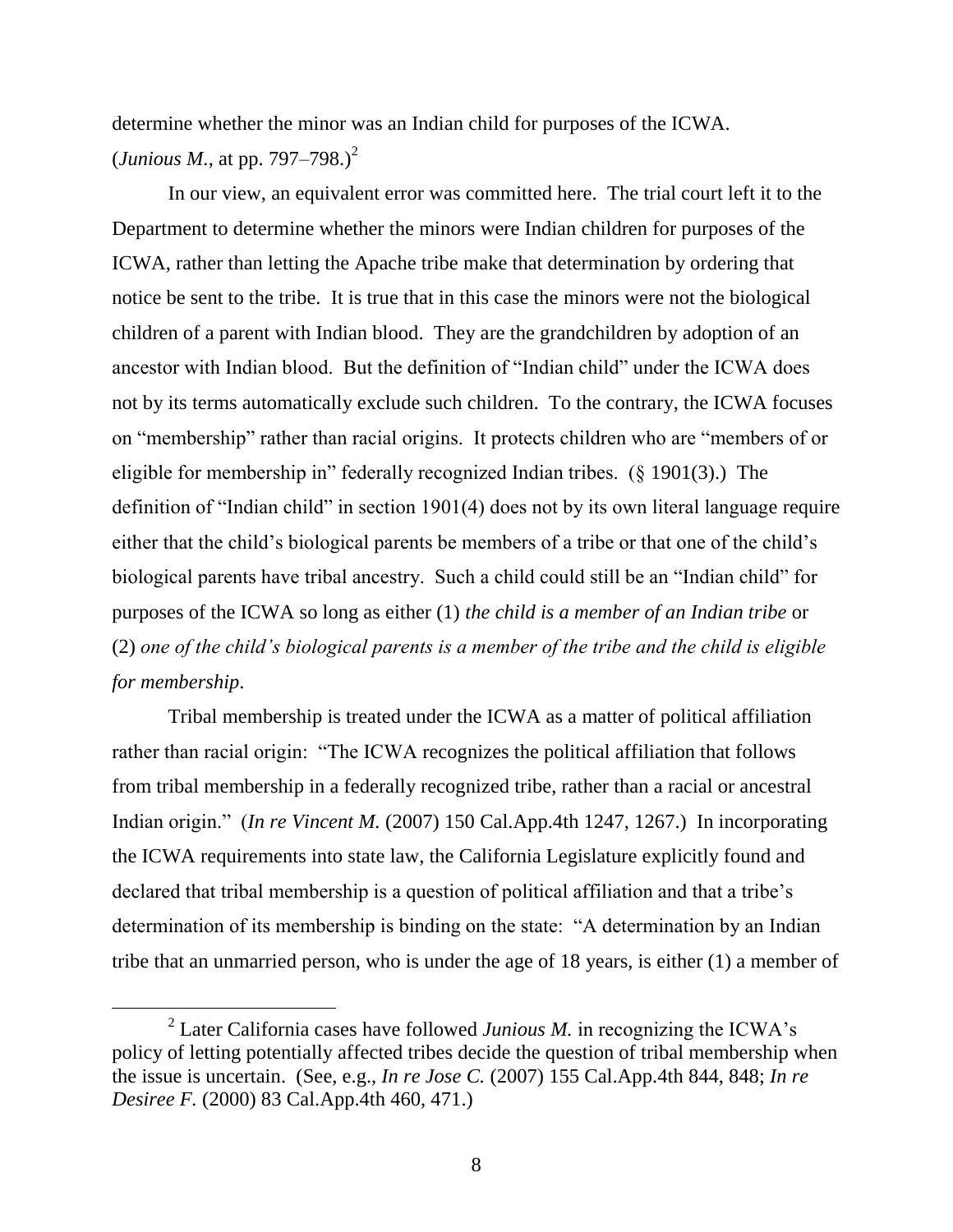an Indian tribe or (2) eligible for membership in an Indian tribe and a biological child of a member of an Indian tribe shall constitute a significant political affiliation with the tribe and shall require the application of the federal Indian Child Welfare Act to the proceedings." (Welf. & Inst. Code,  $\S$  224, subd. (c).)

As Mother points out, if Congress had wanted to limit the ICWA solely to children who are biological descendants of a federally recognized tribe, it knew how to do so. For example, in the Indian Reorganization Act of 1934 (25 U.S.C. § 461 et seq.), Congress defined "Indian" as follows: "[A]ll persons of Indian descent who are members of any recognized Indian tribe now under Federal jurisdiction, and all persons who are descendants of such members who were, on June 1, 1934, residing within the present boundaries of any Indian reservation, and shall further include all other persons of onehalf or more Indian blood. For the purposes of this Act, Eskimos and other aboriginal peoples of Alaska shall be considered Indians.‖ (25 U.S.C. § 479.)

The issue of whether an adoptive relationship can trigger ICWA notice requirements came before the Vermont Supreme Court in *In re M.C.P.* (1989) 153 Vt. 275. There, the minor was the adoptive child of a member of the Mohawk Indians. (*Id.* at p. 279.) The minor's adoptive father testified that while the child was not currently a member of the Mohawk Tribe, she could be eligible for membership in the tribe. (*Id.* at p. 284.) Based on that testimony and the child's adopted status, the trial court ruled that she did not meet the definition of an "Indian child" under section 1903(4), and that no notice of the proceeding need be given to the Mohawk Tribe. (*In re M.C.P.*, at p. 284*.*) The Vermont Supreme Court reversed, finding that under the ICWA it was up to the Mohawk Tribe itself to determine whether the minor was a member of the tribe. (*In re M.C.P.*, at pp. 284–289.)

The court first focused on the language of the ICWA's notice provision, section 1912(a): "The notice provision, 25 U.S.C.  $\S$  1912(a), applies not only when the trial court finds the juvenile is an Indian child but also when the court ‗has reason to know that an Indian child is involved.' This language reflects the fact that Indian tribes have an interest in Indian child welfare proceedings apart from the parties and that the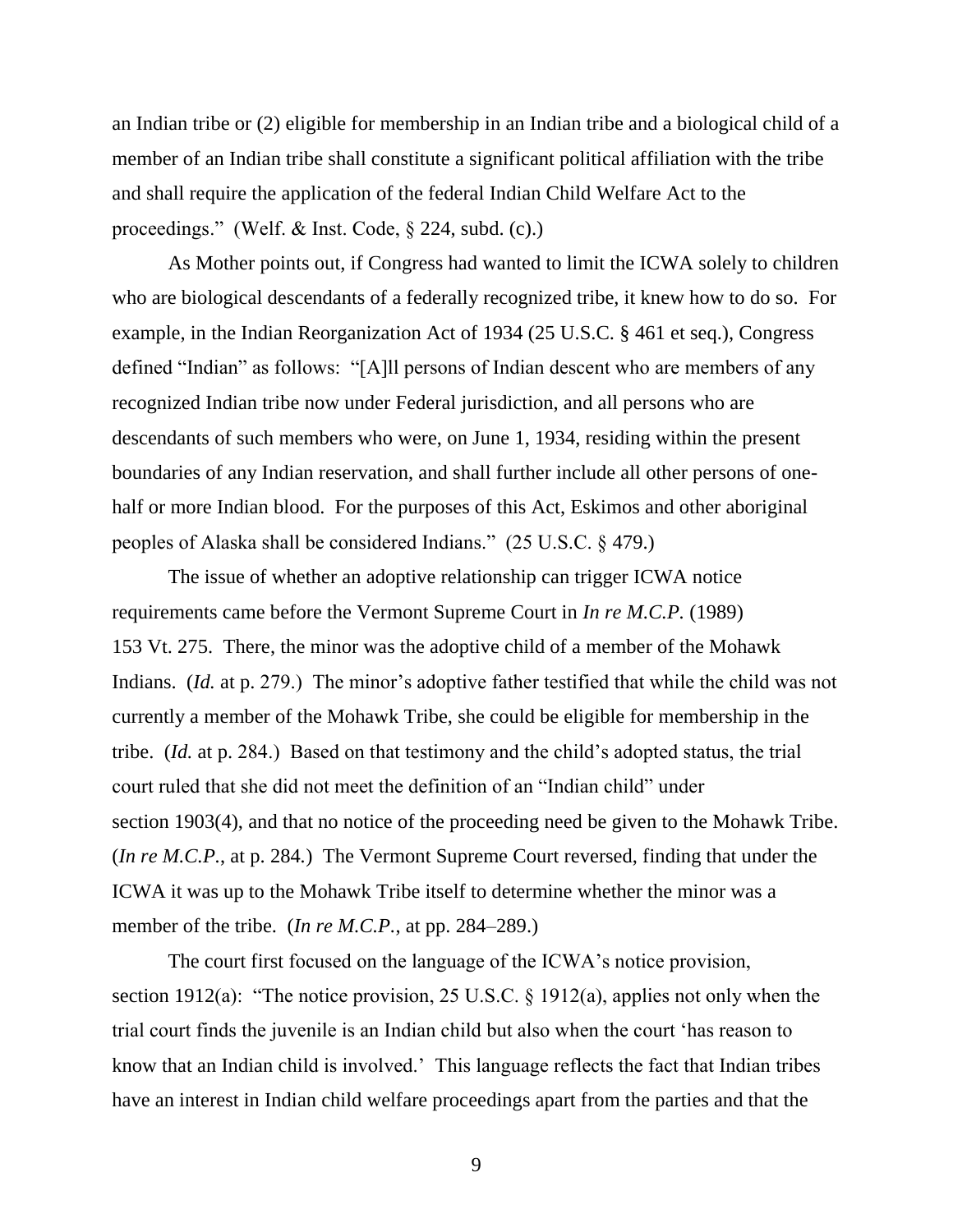information provided by the parties bearing on whether the juvenile is an Indian child may be incomplete. It also reflects the fact that Indian tribes are in a better position to determine the membership of individuals who have some relationship to the tribe and the court should defer to this expertise." (*In re M.C.P.*, *supra*, 153 Vt. at pp. 285–286, fn. omitted.) The Vermont court also found that requiring notice in the case of an adoptive parent with Indian ties was consistent with the Guidelines and with the approach taken in other notice cases, including *Junious M.*: "The cases that have resolved notice questions have followed the Guidelines in giving a broad reading to the obligation to give notice and redressing notice violations even where it is unclear that the child involved is an Indian child." *(In re M.C.P.*, at p. 287.) Finally, noting that the ICWA provided for collateral attack on juvenile placements for violation of the notice requirement, the court observed that "[t]o maintain stability in placements of children in juvenile proceedings, it is preferable to err on the side of giving notice and examining thoroughly whether the juvenile is an Indian child.‖ (*In re M.C.P.*, at p. 289.)

The Department argues that the putative father's lack of a biological tie to the Apache tribe precludes any notice requirement under the ICWA, citing *In re E.G.* (2009) 170 Cal.App.4th 1530 (*E.G.*). In *E.G.*, the Court of Appeal held that no ICWA notice was required when the minor's *alleged* father claimed Indian heritage: "Until biological paternity is established, an alleged father's claims of Indian heritage do not trigger any ICWA notice requirement because, absent a biological connection, the child cannot claim Indian heritage through the alleged father. Since [the alleged father] was excluded [by a paternity test] as a biological father of the child, no notice was required under ICWA." (*E.G.*, at p. 1533.) Thus, there was no claim in *E.G*. that the alleged father had any adoptive *or* biological relationship to the child. Under those circumstances, we agree that it was impossible for the child to meet the definition of an Indian child under section 1901(4) by virtue of the child's relationship with the alleged father. But in this case, the minors *are* biologically related to the father and the father is potentially a member of the Apache tribe via his adoptive relationship with the minors' grandfather.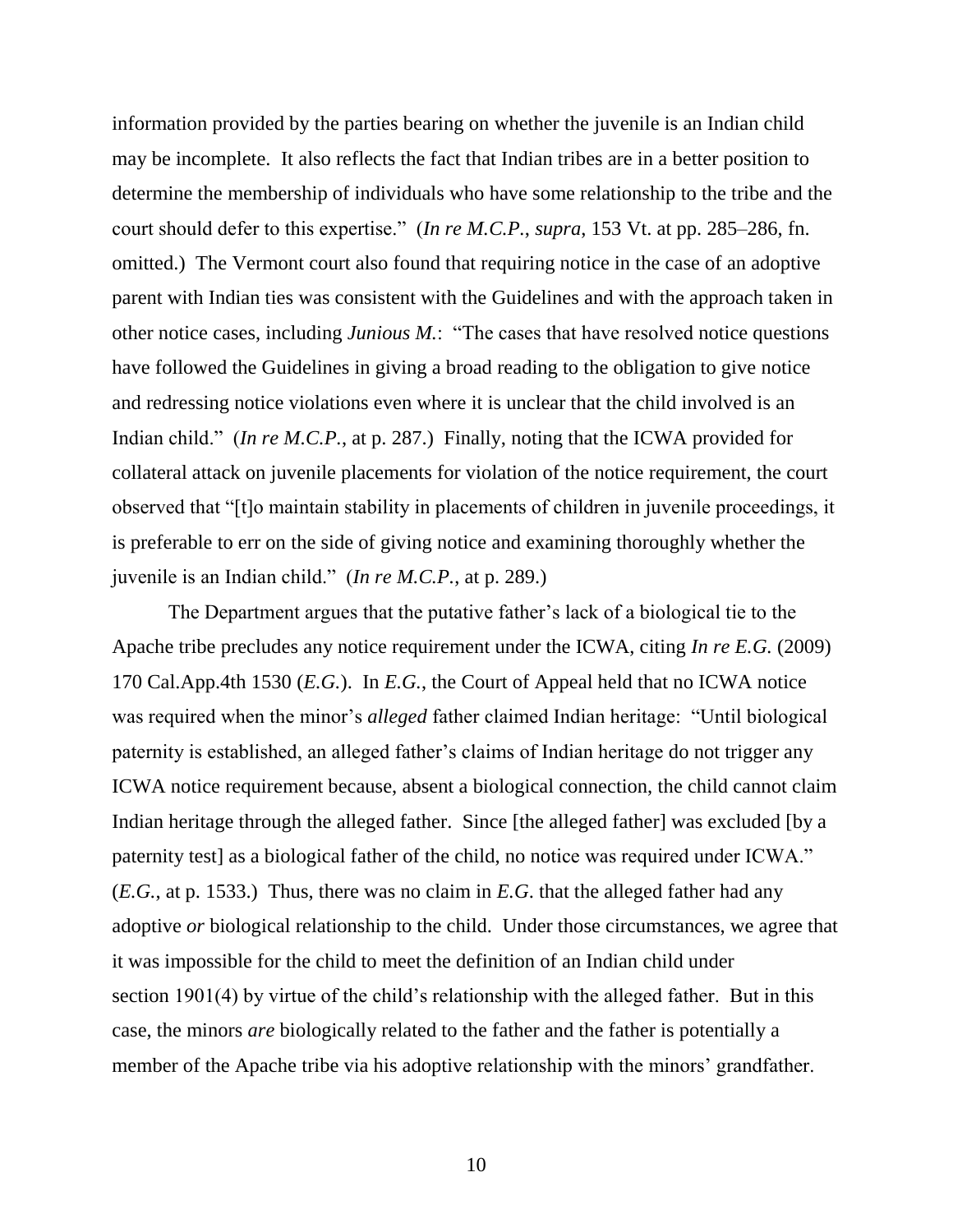To the extent *E.G.* suggests in dictum that no ICWA notice is ever required unless the minor is shown to potentially have Indian blood, we respectfully disagree with it.<sup>3</sup>

Based on Congress's choice of words in section 1901(4), the interpretative guidelines promulgated by the BIA, and the policy considerations and preferences reflected in the ICWA, as discussed in *Junious M.*, *In re M.C.P.*, and other cases, we hold that the trial court erred in this case in not requiring notice to the Apache tribes. Further, we reject the Department's claim that any such error was harmless. "Courts have consistently held failure to provide the required notice requires remand unless the tribe has participated in the proceedings or expressly indicated they have no interest in the proceedings.‖ (*In re Kahlen W.* (1991) 233 Cal.App.3d 1414, 1424; see also *In re Jonathon D.* (2001) 92 Cal.App.4th 105, 110.) That was not the case here. Cases finding notice errors harmless when incomplete notices were sent or no specific Indian tribe was identified are distinguishable. (See *In re Alexis H.* (2005) 132 Cal.App.4th 11; *In re Antoinette S.*, *supra*, 104 Cal.App.4th 1401.)

The appropriate remedy for the notice failure in this case is to reverse and remand the order terminating parental rights to allow notice to be given to the Apache tribes. If no tribe responds or the responses received indicate that the minors are not Indian children, the order terminating parental rights should be reinstated. If any tribe determines the children are Indian children, the juvenile court should conduct a new Welfare and Institutions Code section 366.26 proceeding applying the provisions of the ICWA and state law implementing it.

 $\overline{a}$ 

 $3<sup>3</sup>$  At least one other California appellate case has rejected, in dictum, the assertion that proof of biological descendance is required to establish eligibility for membership in a tribe. In *In re Antoinette S.* (2002) 104 Cal.App.4th 1401, the Court of Appeal responded as follows to a statement to that effect contained in a form response sent by the BIA to the court: "While true enough for our purposes, the BIA overstates the matter, considering that ‗[n]early all tribal constitutions provide for adoption through special action by the tribe, subject to review by the Secretary of the Interior.' (Cohen, Handbook of Federal Indian Law (1942) p. 136.)‖ (*Id*. at p. 1408, fn. 1.)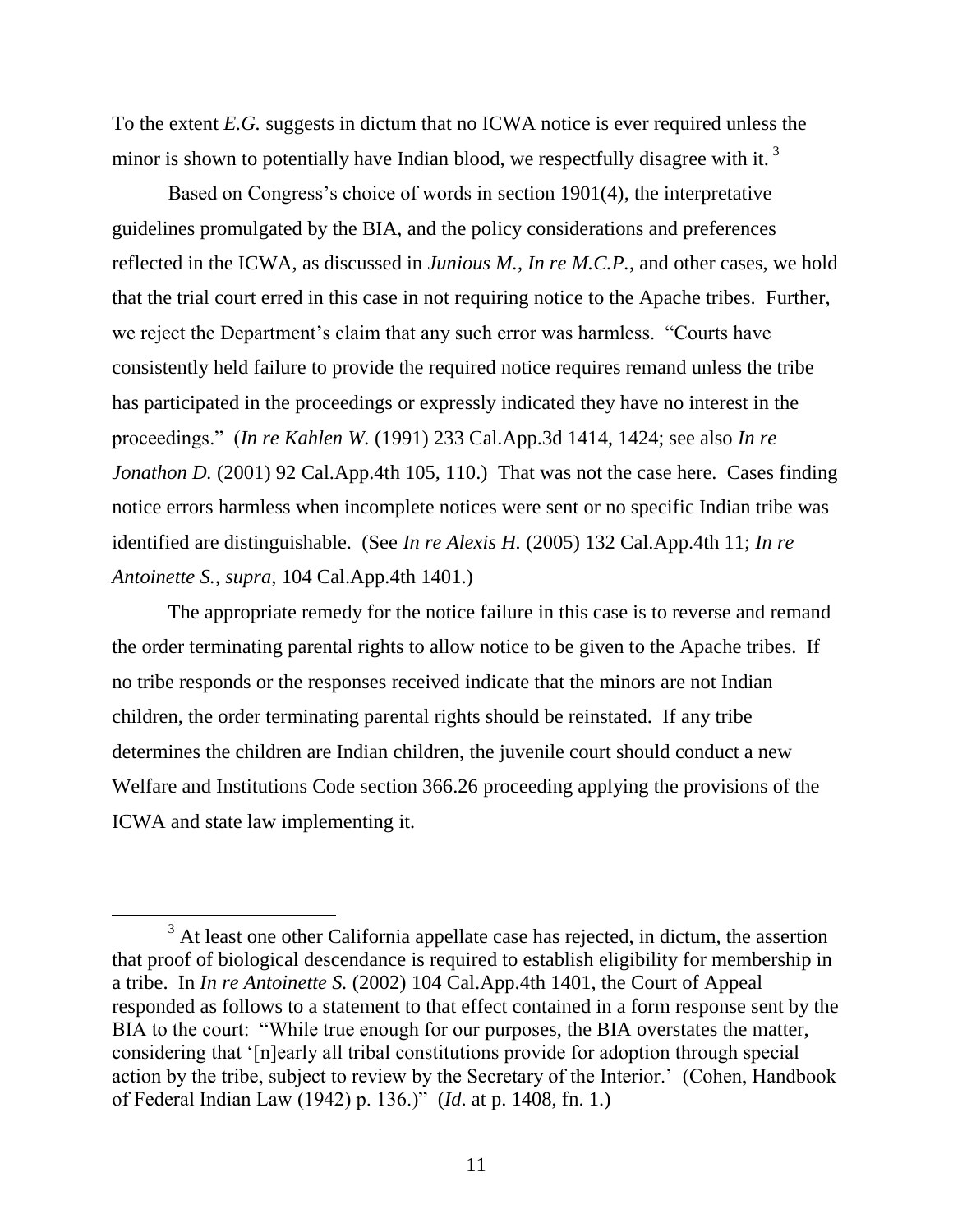#### **III. DISPOSITION**

The juvenile court's order terminating parental rights and referring the minors for adoptive placement is conditionally reversed. The matter is remanded to the juvenile court with directions to proceed in compliance with the notice provisions of the ICWA and Welfare and Institutions Code section 224.2, in accordance with the views expressed in this opinion. If, after proper notice to the Apache tribes, the court finds that the minors are Indian children, the juvenile court shall proceed in accordance with the ICWA and Welfare and Institutions Code section 224 et seq. If, however, the juvenile court finds that the minors are not Indian children, the court shall reinstate the order terminating parental rights.

Margulies, J.

\_\_\_\_\_\_\_\_\_\_\_\_\_\_\_\_\_\_\_\_\_\_\_\_\_

We concur:

Marchiano, P.J.

\_\_\_\_\_\_\_\_\_\_\_\_\_\_\_\_\_\_\_\_\_\_\_\_\_

\_\_\_\_\_\_\_\_\_\_\_\_\_\_\_\_\_\_\_\_\_\_\_\_\_

Graham, J.\*

 $\overline{a}$ 

<sup>\*</sup> Retired judge of the Marin County Superior Court assigned by the Chief Justice pursuant to article VI, section 6 of the California Constitution.